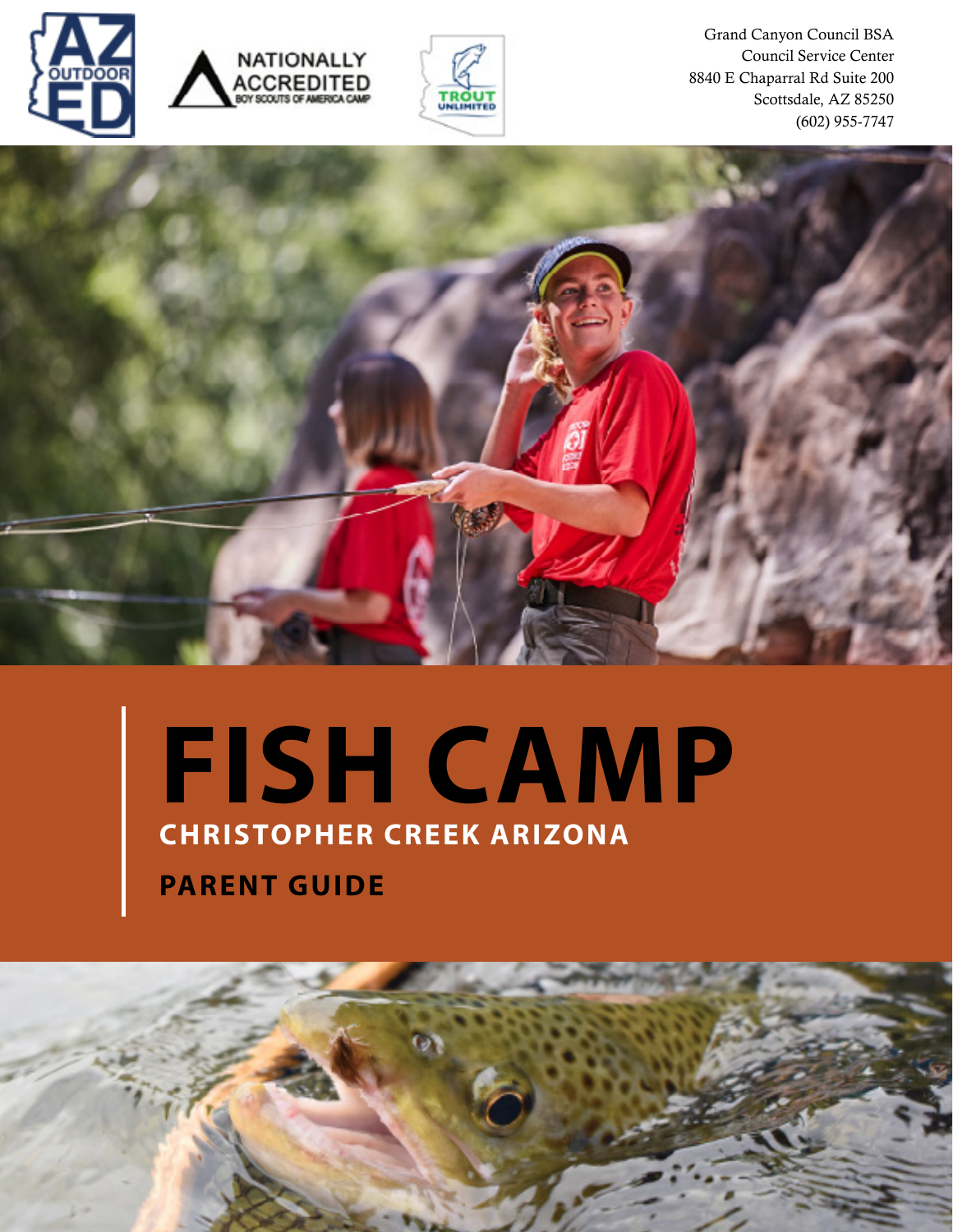# CONTENT

| PROGRAM SUMMARY AND CAMP CURRICULUM                           | 3                       |
|---------------------------------------------------------------|-------------------------|
| <b>SESSION DATES AND CAMP DETAILS</b>                         | 4                       |
| <b>CHECK-IN</b>                                               | 5                       |
| <b>PACKING LIST</b>                                           | 6                       |
| <b>HEALTH AND MEDICAL</b>                                     | $\overline{\mathbf{z}}$ |
| <b>CAMP SAFETY</b>                                            | 8                       |
| <b>APPENDIX: A HEALTHY CAMP BEGINS AND ENDS AT HOME</b>       | 09                      |
| <b>APPENDIX: PARTICIPANT HEALTH HISTORY FORM</b>              | 10                      |
| <b>APPENDIX: BSA PRE-EVENT MEDICAL SCREENING CHECKLIST</b>    | 13                      |
| <b>APPENDIX: BSA SWIM TEST CERTIFICATION</b>                  | 14                      |
| <b>APPENDIX: TROUT UNLIMITED PERSONAL INJURY CONSENT FORM</b> | 15                      |
| <b>APPENDIX: TROUT UNLIMITED PARENTAL CONSENT FORM</b>        | 15                      |
| <b>APPENDIX: R-C SCOUT RANCH CAMP MAP</b>                     | 16                      |
|                                                               |                         |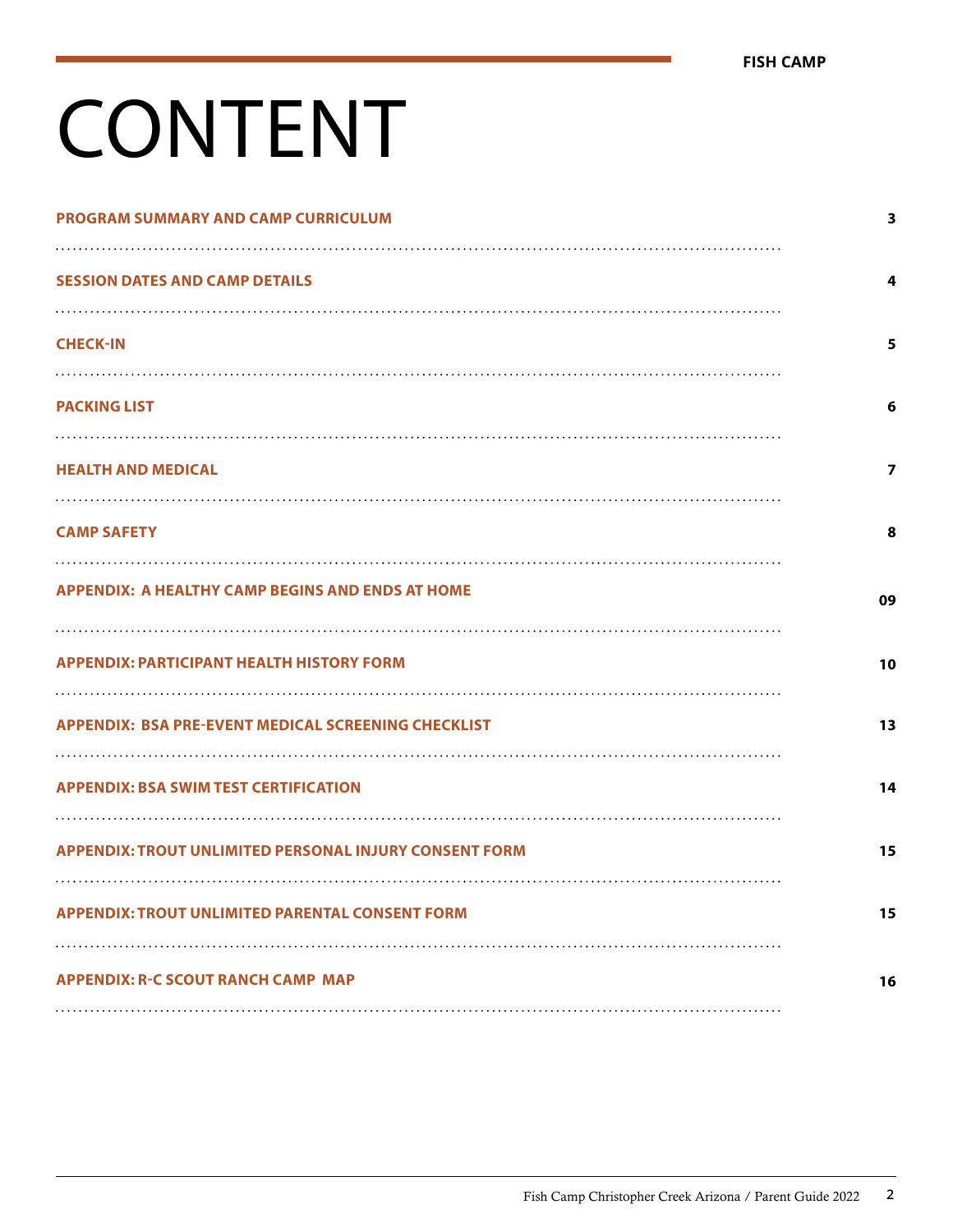#### <span id="page-2-0"></span>**CULTIVATE A LIFELONG LOVE OF CONSERVATION AND THE OUTDOORS AT FISH CAMP.** Participants should arrive at R-C Scout Ranch by

Fish Camp is a high-end angling program offered by The Arizona Council of Trout Unlimited and the Grand Canyon Council, BSA. This is not your grandfather's cane pole fishing experience — participants 13 and older will learn the ecology necessary to select proper bait, understand where to cast, lure, or fly; and master the art of provoking fish to attack your line.

Participants will also become proficient in technical skills like casting and fly tying as we fish creeks and lakes throughout Northern Arizona. Join our expert staff and volunteers for an unforgettable summer experience.

#### **WHY CHOSE FISH CAMP?**

Human beings are not designed to sit motionless in a room staring at a screen and youth need new experiences and challenges to become healthy, well-adapted adults. Fish Camp is an incredible opportunity for youth to be challenged and grow in a community of fellow adventurers. Youth will make lasting friendships, develop a lifelong hobby, build social skills and personal confidence, engage in leadership opportunities, and spend an amazing week in the mountainous, tall pine region of Arizona — all guided by passionate adult mentors. We recognize that the social environment of an overnight camp can be intense. Campers will be housed in cabins and all meals will be prepared by certified staff in our beautiful dining hall. Our caring staff are trained to guide youth through conflict, providing opportunities to practice communication, empathy, and compassion — key components of maintaining positive relationships. Your son or daughter will learn so much more than fishing in this program, sign up today!

#### [https://www.azoutdoored.org](https://www.azoutdoored.org/)

#### **YOUR WEEK AT FISH CAMP**

4:00 on Sunday to get checked in. The week will start with foundational experiences ranging from classroom time to experiential opportunities like seining for insects in Christopher Creek. As the week advances, the group will venture daily to new and exciting fishing locations where participants will learn how to cast into creeks, wade in streams, and fish from canoes in lakes. Additionally, we will have expert lectures and an opportunity to visit the State Fish Hatchery. The week will conclude on Friday afternoon with a short graduation ceremony at 4:00. (If you need transportation assistance, please note so on registration)

#### **CAMP CURRICULUM WILL INCLUDE:**

- 1. Casting Instruction
- 2. Fly Tying
- 3. Entomology
- 4. Leave No Trace
- 5. Knots
- 6. Soil and Water Conservation
- 7. Fish Handling
- 8. Fish Biology, Anatomy, and Pathology
- 9. Reading the Water
- 10. Fishing First Aid
- 11. Night-time fishing
- 12. How to cook a fish

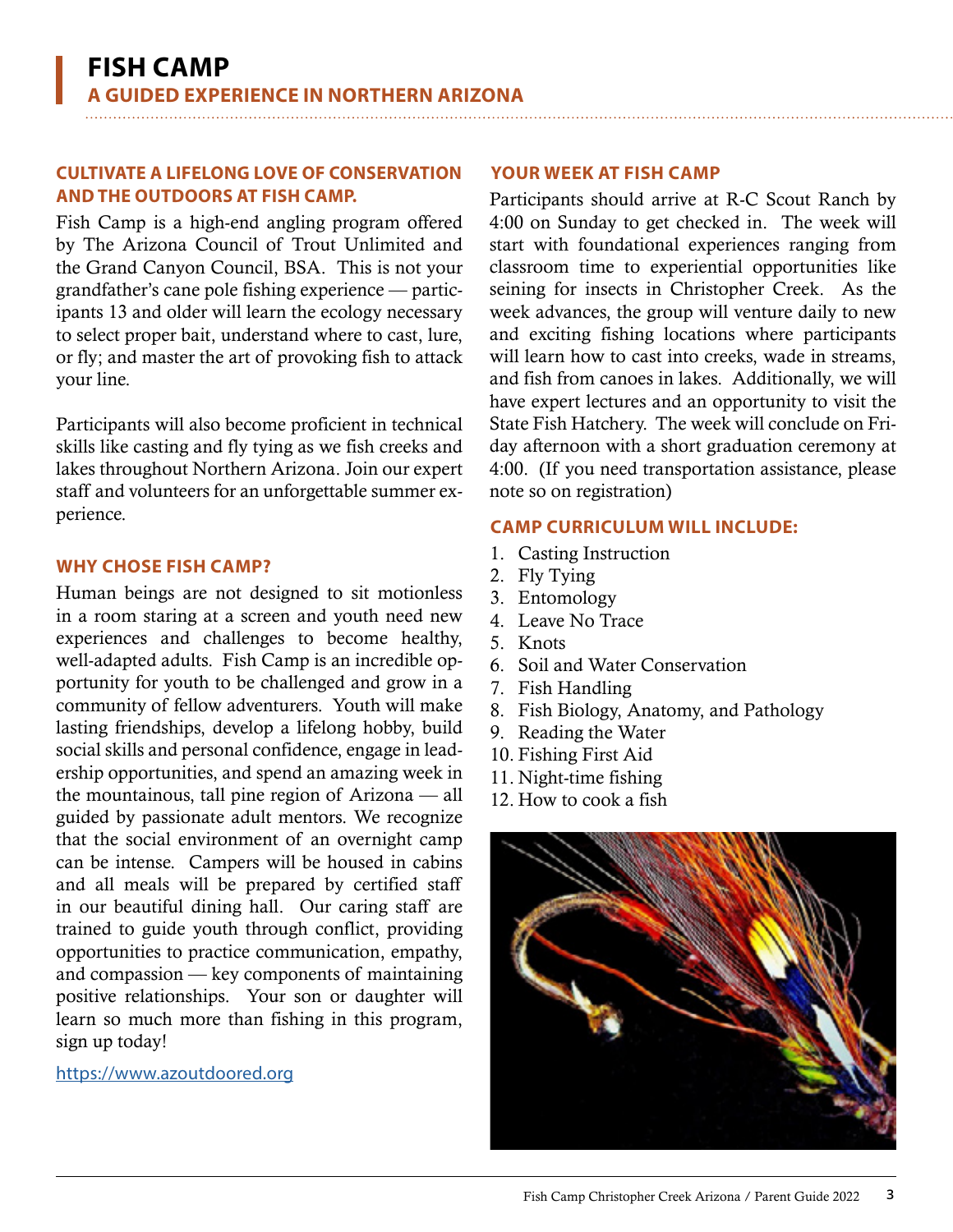## <span id="page-3-0"></span>**SESSION DATES AND CAMP DETAILS**

**FISH CAMP CHRISTOPHER CREEK ARIZONA**

#### **SESSION DATES**

The Fish Camp Program will run for 3 sessions. Select one of the dates below and register at: <https://www.azoutdoored.org/>

Session #2: June 26-July 1

Session #3: July 3-8

Session #4: July 10-15

Session #5: July 17-22

Session #6: July 24-29

#### **R-C SCOUT RANCH HOUSING AND DINING**

Participants will be housed in twin-sized bunk beds in cabins at R-C Scout Ranch and will eat most meals in the camp dining hall. Facilities may be viewed at: www.azoutdoored.org

#### **MAILING INFORMATION**

Post mail 3-5 days in advance of camp arrival day to ensure a timely delivery. For all mail:

Youth Name - Session # R-C SCOUT RANCH 19887 AZ-260 Payson AZ 85541

#### **CAMP CONTACT INFORMATION**

R-C SCOUT RANCH 19887 AZ-260 Payson AZ 85541 Emergency Contact Number: (928) 478-4500

Service Center Office 8840 E Chaparral Rd. Ste. 200 Scottsdale, AZ 85250 Monday - Friday: 9:00am – 5:00pm For registration questions call 602-955-7747

#### **TRADING POST**

The Trading Post will be open at convenient hours every day during camp. The Trading Post will carry camp t-shirts, patches, souvenirs, merit badge pamphlets, craft supply materials, soft drinks, candy, and a wide selection of outdoor supplies.

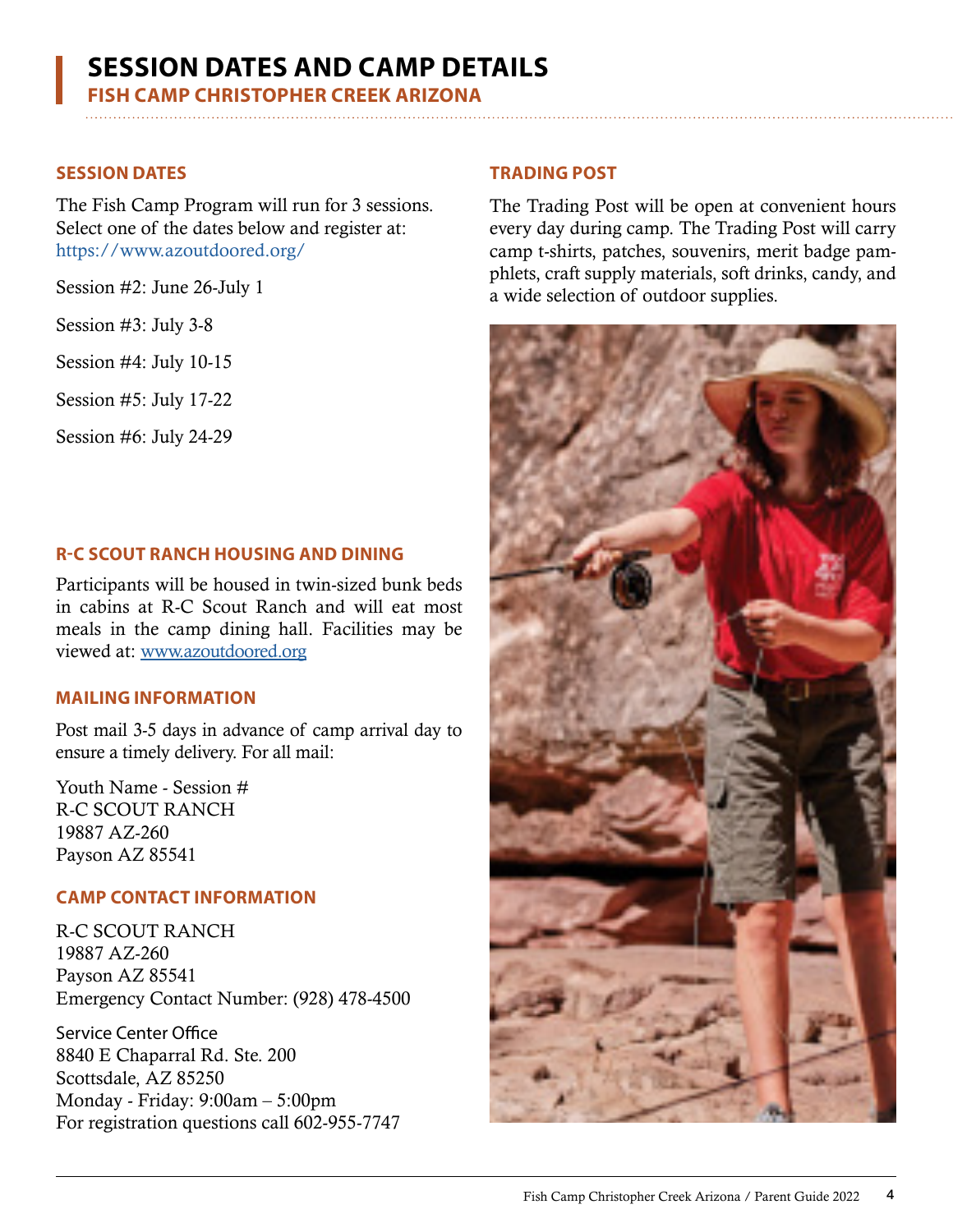#### <span id="page-4-0"></span>**CHECK-IN PLEASE ARRIVE BETWEEN 3 AND 4 PM**

All participants should check-in on Sunday at R-C Scout Ranch by 4:00pm. Participants will need to bring the following forms:

- 1. Participant Health History Form: Participant Health History Form
- □ 2. A copy of the Family Insurance Card attached to the medical form.
- □ 3. Trout Unlimited Personal Injury Consent [Form](#page-14-0) and [Photo Waiver](#page-14-0)
- $\Box$  4. [Swim Test](#page-13-0) In order to ensure safety in watercraft, all participants must pass a BSA Swimmer Test. If participants are unable to pass the test, they will be either partnered with a swimmer or will participate in an alternate activity.
- □ 5. <u>Pre-event Medical Screening Checklist</u>



#### **NEED TRANSPORTATION?**

Please indicate so when you register! More information about bus transportation to Payson from Phoenix metro locations will be shared with those in need.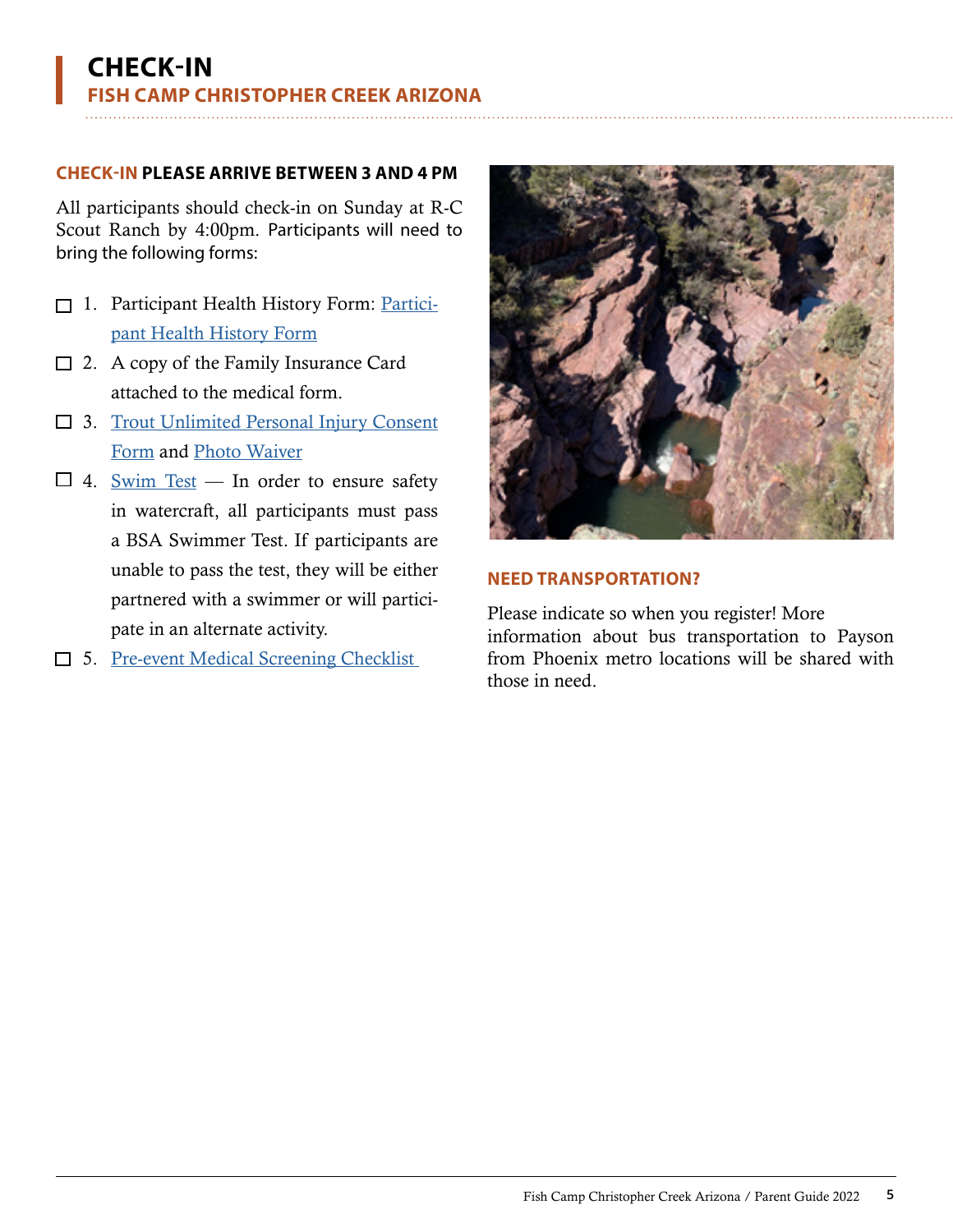Preparing for camp is an easy process, but it does require planning ahead. The following check list is designed to guide so you are comfortable at camp.

Most anglers are comfortable with their own gear and we encourage you to bring your own gear; however, the camp will have rods and equipment necessary to support those without gear.

All participants will be receiving some awesome fishing swag including:

- Camp Shirt
- Fishing License
- Fly box & flies
- Fishing vest or sling pack
- Hemostat, nippers, flies, tippet, leaders
- A year's membership in Trout Unlimited

#### **PLEASE LEAVE AT HOME:**

- Gaming devices, electronics
- Matches, lighters, hot sparks
- Laser pointers
- **Bicycles**
- Fireworks
- Alcoholic beverages or illegal drugs, smoking devices or vapes
- Sheath knives
- Personal firearms or projectile items such as wrist rockets
- Pets

#### **LOST PROPERTY**

Prior to arriving at camp, encourage youth to clearly mark all personal items with their name. This will help return items to them before departure. Lost and Found is in Camp HQ. Any items left at camp will be stored at our Council Service Center for 30 days and then donated to the local charities.

## <span id="page-5-0"></span>**PACKING CAMP PACKING CHECK LIST**

#### **LABEL EVERYTHING**

#### **CLOTHING:**

- $\Box$  5 tee shirts
- $\Box$  Fleece or wool vest or jacket
- $\Box$  Rain jacket
- $\Box$  2 shorts
- $\Box$  Swimsuit
- $\Box$  One pair long pants
- $\Box$  Wicking long underwear (optional)
- $\Box$  Socks and underwear
- $\Box$  Wide brimmed hat
- $\Box$  Water shoes (Due to sharp rocks, we recommend closed toe shoes, not sandals, no flipflops)
- $\Box$  A pair of shoes to wear around camp

#### **PERSONAL ITEMS:**

- $\Box$  Bandanna
- $\Box$  Towel and wash cloth
- $\Box$  Pocketknife
- $\Box$  Toiletries: toothbrush, paste, brush/comb, soap, shampoo, deodorant, insect repellent, and feminine hygiene products.
- $\Box$  shaving gear
- $\Box$  Reusable water bottle
- $\Box$  Flashlight
- $\Box$  Lip balm
- □ Sunscreen
- □ Sunglasses—Polarized
- $\Box$  Waterproof watch
- $\square$  Whistle
- $\Box$  Sleeping Bag or twin-size sheet and blanket, pillow
- $\Box$  Day pack
- $\Box$  Spending money for Trading Post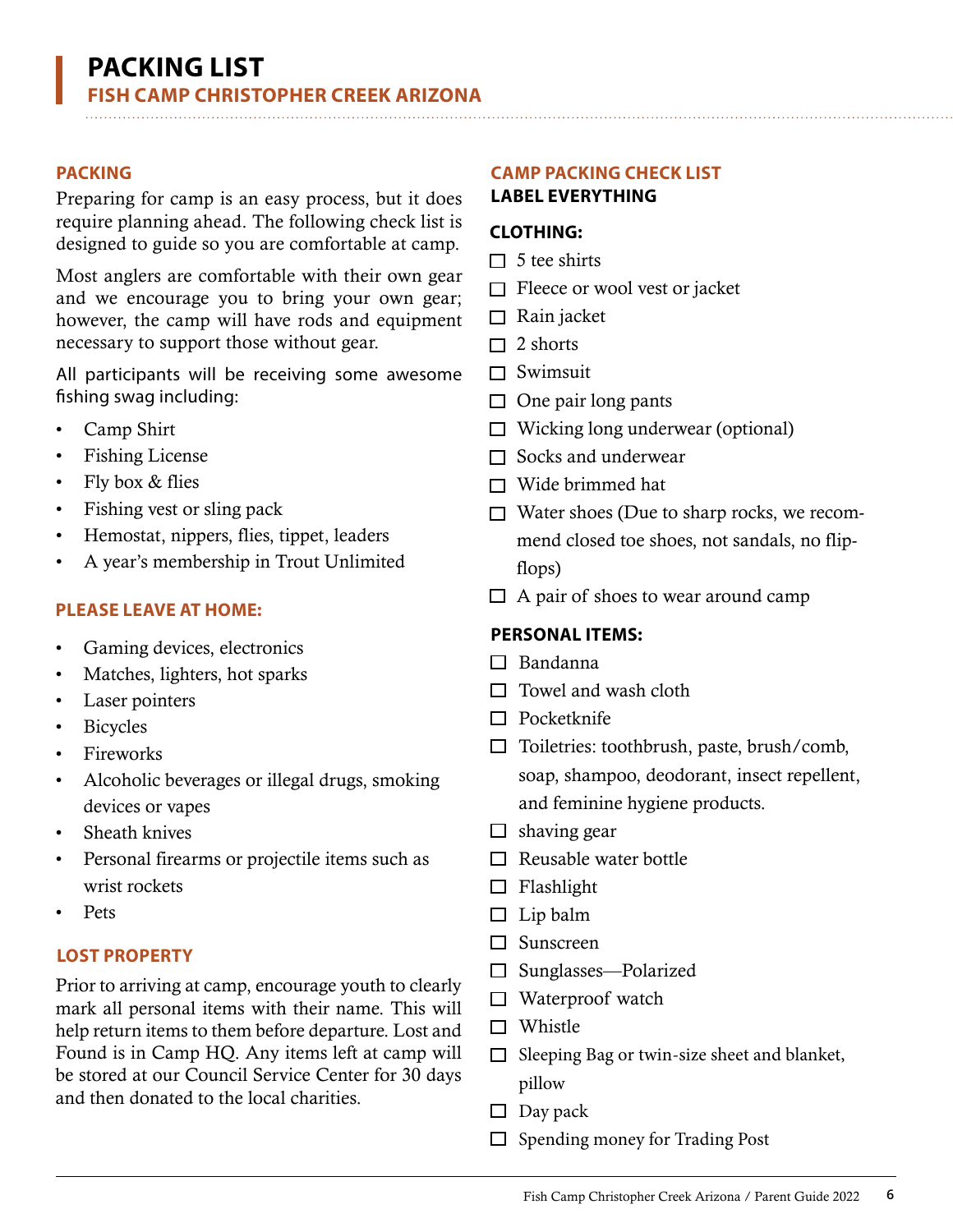The Camp Health Lodge is staffed 24 hours a day by qualified medical personnel. Arrangements have been made with the local rescue squads and hospitals to handle any medical emergencies.

#### **MEDICAL FORM**

Any person staying overnight must submit a Personal Health History Form upon arrival at Camp.

The Personal Health History Form is provided as a fillable PDF Personal Health History Form, and parents are encouraged to fill it out on their computer, then print the record (rather than printing the record and filling it out by hand). Doing this will improve the readability and accuracy of each member's medical information. Please bring a paper copy with you to camp.

#### **SPECIAL NEEDS/FOOD ALLERGY REQUESTS**

Please communicate special needs prior to arrival at camp. On Sunday, any participants with special dietary needs should visit with the dining hall staff to discuss accommodations that the camp can make for their diet.

#### <span id="page-6-0"></span>**HEALTH LODGE MEDICATION POLICY**

Grand Canyon Council requires that all prescription and over the counter (OTC) medications be stored under lock and key, except when in the controlled presence of health care staff or Adult Leader responsible for the administration and /or dispensing of medications.

- Emergency medications such as inhalers, Epipen's, and nitro should be maintained on the patient's person.
- Refrigerated medications may be stored at the Health Lodge or in the campsite if secured under lock and key.
- All medication should be in a container issued by a pharmacist with the medication name and strength, the dose and dose frequency clearly marked on the container.

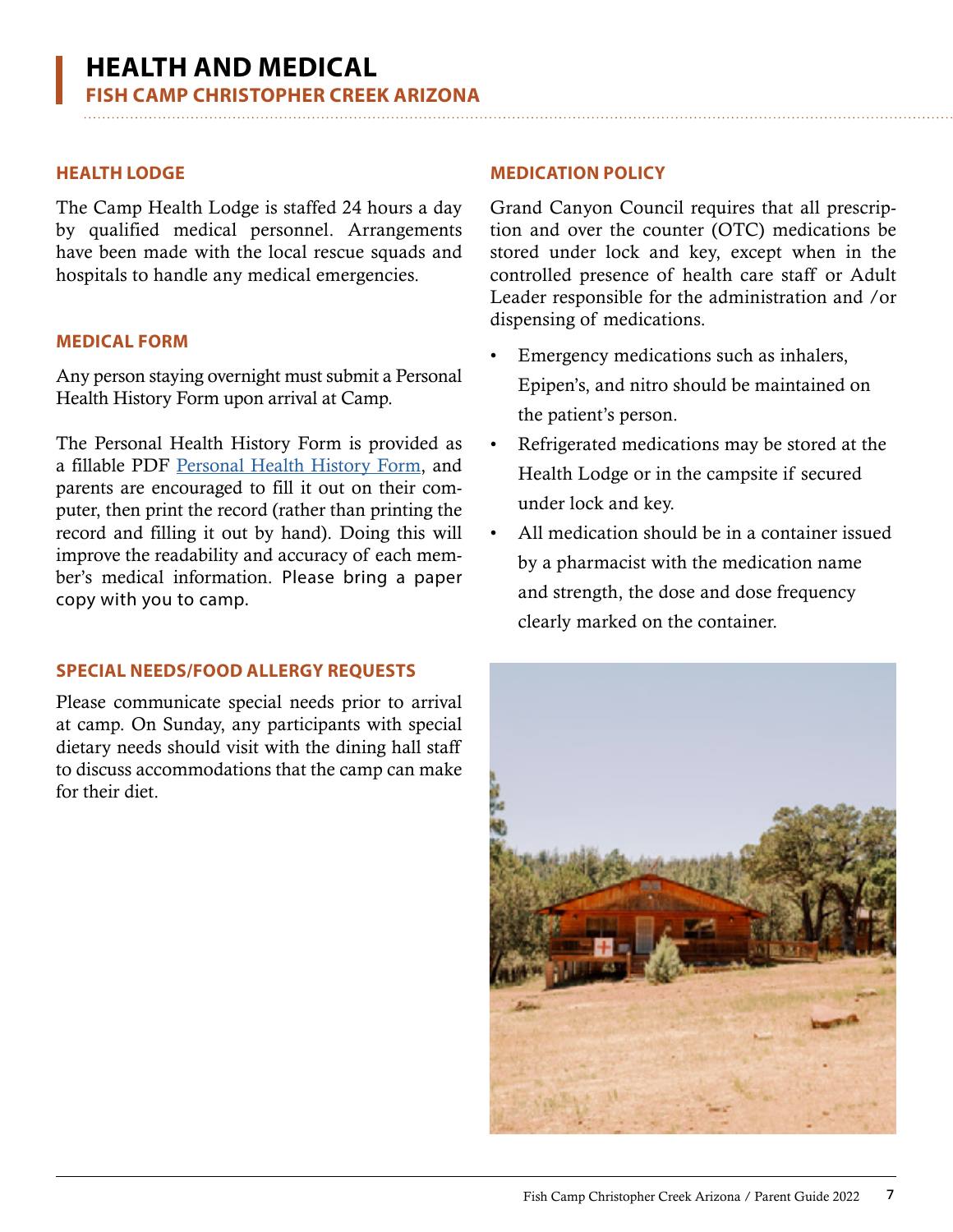Youth have an opportunity to observe many types of wildlife that includes deer, bats, raccoons, birds, skunks, turkey, snakes, coyotes, amphibians, and bears. It is wise to remember that these animals are the permanent residents of the backcountry.

Therefore, treat all animals with respect and observe from a distance. Store all food in a secure place.

Do not follow, feed, tease, or handle wildlife. If you discover a snake or an animal that is behaving strangely, please notify the camp staff immediately.

Please leave food and sodas at home! Do not eat food and drinks in cabins. Make sure your youth keep their sleeping bags free of food smells by changing their clothes before going to bed and washing hands and faces. Please haul all bagged trash to dumpsters daily.

#### <span id="page-7-0"></span>**WILDLIFE SAFETY YOUTH EARLY RELEASE POLICY**

1. Verification must be made to assure that the person requesting release is acting as the legal parent or guardian or under the direction of the legal parent or guardian.

Verification may be done by the following:

- Presentation of proper identification matched with the name listed as the legal parent or guardian on the youth's medical form.
- Contact via telephone with the legal parent or guardian. The telephone number used may be supplied by the Scoutmaster or obtained from the medical form.

2. It is understood that any person who requests the early release of a youth will abide by the policy set forth above and completes the early release form prior to the release of the youth.

3. It is understood that a youth will never be released to another youth under 18 years of age without verified permission from the legal parent or guardian.

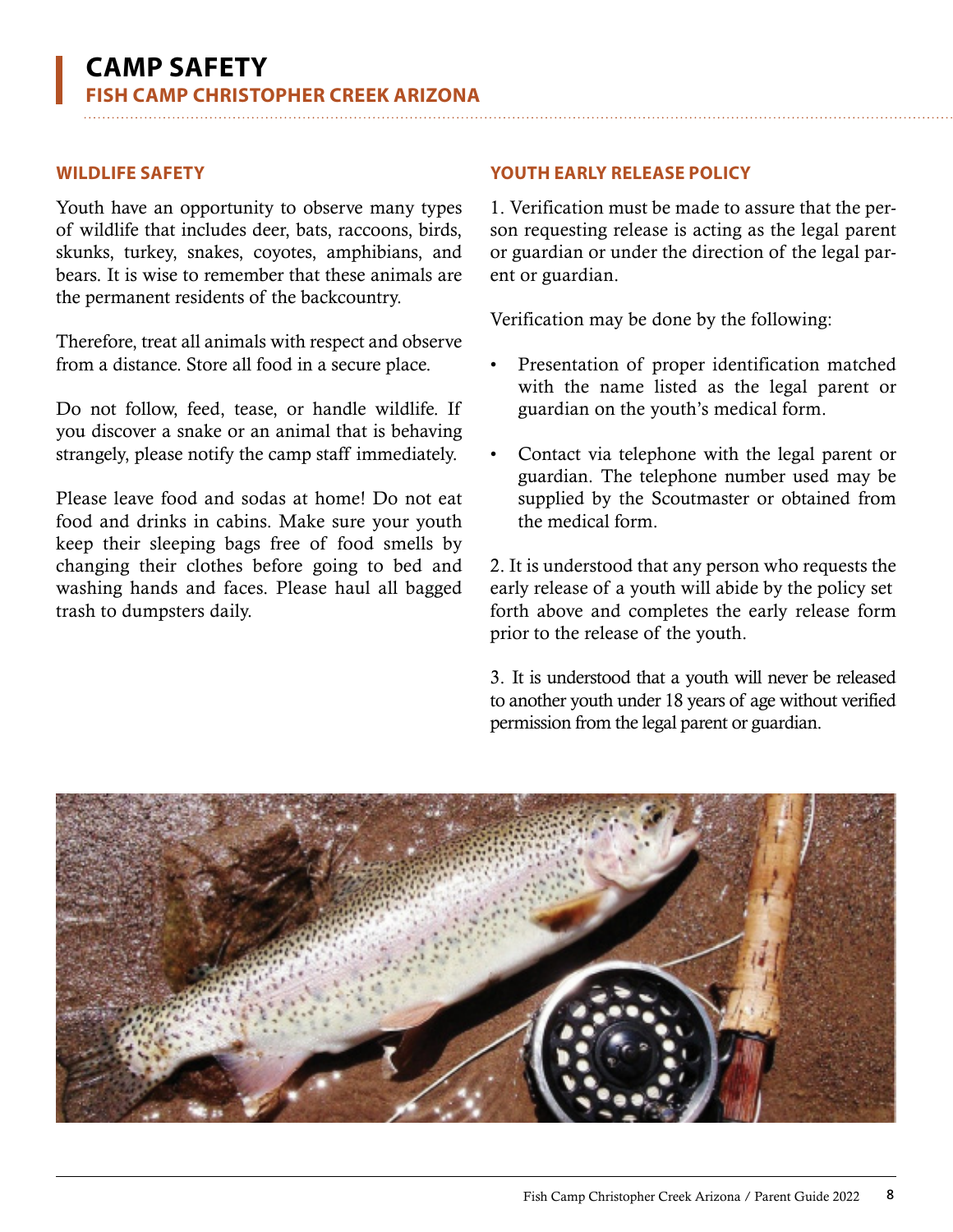### A HEALTHY CAMP BEGINS AND ENDS AT HOME!

#### A healthy camp really does start at home. Here are some actions you can take to help your child have a great camp experience.

- <span id="page-8-0"></span>1. If your child is sick, stay at home - If your child is showing signs of illness such as running a temperature, throwing up, has diarrhea, nasal drainage and/or coughing/sneezing, keep the child home. This reduces the spread of illness at camp and supports your child's recovery. Know your camp's policy about illness and camp attendance.
- 2. A Scout is clean Teach your child to sneeze/cough in his/her sleeve and to wash his/her hands often while at camp, especially before eating and after toileting. If you really want to achieve impact, teach your child to accompany hand washing with another behavior: keeping their hands away from their face.
- 3. Let us know how we can support your child's health needs If your child has mental, emotional, or social health challenges, talk with a camp representative before camp starts. Proactively discussing a camp's ability to accommodate a child can help minimize – if not eliminate – potential problems.
- 4. Inform us of any unique nutritional needs ahead of time Should your child need a particular nutrition plan because of allergies, intolerances or a diagnosis (e.g., diabetes), note these on the Health History form but also contact the camp to make sure (a) they have noted that need and (b) the camp can address it. Discuss how your child will receive appropriate meals and snacks then explain that to your camper. Should your child be uncomfortable with the plan, arrange for a camp staff member to assist/monitor the process until the child is comfortable.
- 5. Pack closed toed shoes Make sure your child has and wears appropriate closed toed shoes for activities such as soccer and hiking, and that your child understands that camp is a more rugged environment than home. Talk with your child about wearing appropriate shoes to avoid slips, trips and falls that, in turn, can result in injuries such as sprained ankles.
- 6. Dress in layers Send enough clothes so your child can dress in layers. Mornings can be chilly and afternoons get quite warm. Dressing in layers allows your child to remove clothing as s/he warms while still enjoying camp.
- 7. Be well rested before and during camp Fatigue plays a part in both injuries and illnesses and camp is a very busy place! If your child is going to a day camp, be sure they get enough rest at night. If the child will be at a resident camp, explain that camp is not like a sleepover; they need to sleep, not stay up all night!
- 8. "Be Prepared" for sun protection Remember to send sunscreen appropriate to the camp's geographic location and that your child has tried at home. Teach your child how to apply his/her sunscreen and how often to do so.
- 9. Bring a reusable water bottle Instruct your child to use it and refill it frequently during their camp stay. Staying hydrated is important to a healthy camp experience, something your child can assess by noting the color of their urine ("pee"); go for light yellow.
- 10. Help your youth understand who to talk to if they have a concern Talk with your child about telling their leaders, Health Officer, the nurse, or camp director about anything that is troublesome for them at camp. These leaders can be quite helpful as children learn to handle being lonesome for home or cope with things such as losing something special. These helpers can't be helpful if they don't know about the problem – so talk to them.
- 11. Let us know how we can help Should something come up during the camp experience or afterward –– contact the camp's representative and let them know. Camps want to partner effectively with parents; sharing information makes this possible.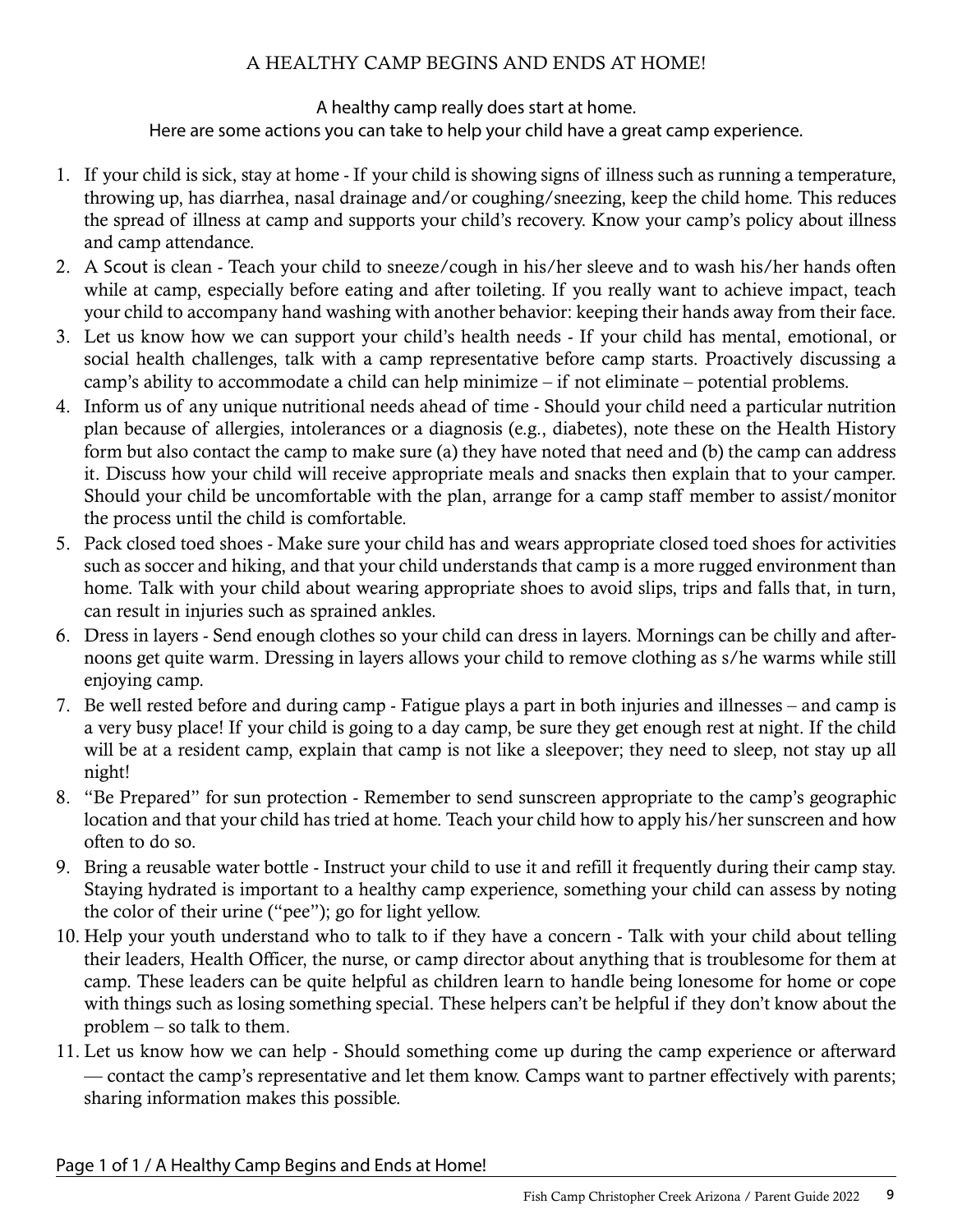|                            | PARTICIPANT HEALTH HISTORY FORM<br>Please fill out the following information & attach the requested additional information to be turned in at registration of camp.                                                            |                         |              |                                                                                                                                 |                 |
|----------------------------|--------------------------------------------------------------------------------------------------------------------------------------------------------------------------------------------------------------------------------|-------------------------|--------------|---------------------------------------------------------------------------------------------------------------------------------|-----------------|
| <b>DUTDOOR</b>             |                                                                                                                                                                                                                                |                         |              | $\overline{10}$ $\overline{10}$ $\overline{10}$ $\overline{10}$ $\overline{10}$ $\overline{10}$ $\overline{10}$ $\overline{10}$ |                 |
|                            | Camper Name: _                                                                                                                                                                                                                 |                         |              | Month/Day/Year                                                                                                                  |                 |
|                            | Male □ Female Birth Date Age on arrival at camp:                                                                                                                                                                               | Middle<br>First         |              | Last                                                                                                                            |                 |
| <b>CONTACT INFORMATION</b> |                                                                                                                                                                                                                                |                         |              |                                                                                                                                 |                 |
|                            | Camper Home Address: Camper Home Address:                                                                                                                                                                                      |                         |              |                                                                                                                                 |                 |
|                            | Street Address City                                                                                                                                                                                                            |                         | <b>State</b> | <b>Zip Code</b>                                                                                                                 |                 |
|                            | Parent/guardian with legal custody to be contacted in case of illness or injury:                                                                                                                                               |                         |              |                                                                                                                                 |                 |
|                            |                                                                                                                                                                                                                                |                         |              |                                                                                                                                 |                 |
|                            | Preferred Phone #: (_____) _________________                                                                                                                                                                                   |                         |              |                                                                                                                                 |                 |
| Email:                     |                                                                                                                                                                                                                                |                         |              |                                                                                                                                 |                 |
|                            | Home Address: North States and States and States and States and States and States and States and States and States and States and States and States and States and States and States and States and States and States and Stat |                         |              |                                                                                                                                 |                 |
|                            | (If different from above) Street Address                                                                                                                                                                                       |                         | City         | <b>State</b>                                                                                                                    | <b>Zip Code</b> |
|                            | Second parent/guardian or other emergency contact:                                                                                                                                                                             |                         |              |                                                                                                                                 |                 |
| Name:                      |                                                                                                                                                                                                                                | Relationship to Camper: |              |                                                                                                                                 |                 |

| Pielelled Phone #. (                                                 |                         |
|----------------------------------------------------------------------|-------------------------|
| Email:                                                               |                         |
| Additional contact in event parent(s)/guardian(s) cannot be reached: |                         |
| Name:                                                                | Relationship to Camper: |
| Preferred Phone #: (                                                 |                         |

#### **INFORMED CONSENT & TALENT RELEASE**

Preferred Phone #: (\_\_\_\_\_\_) \_\_\_\_\_\_\_\_\_\_\_\_\_\_

I understand that participation in camp activities involves the risk of personal injury, including death, due to the physical, mental, and emotional challenges in the activities offered. Information about those activities may be obtained from the venue, activity coordinators, or your local council. I also understand that participation in these activities is entirely voluntary and requires participants to follow instructions and abide by all applicable rules and the standards of conduct.

In case of an emergency involving me or my child, I understand that efforts will be made to contact the individual listed as the emergency contact person by the medical provider and/or adult leader. In the event this person cannot be reached, permission is hereby given to the medical provider selected by the adult leader in charge to secure proper treatment, including hospitalization, anesthesia, surgery, or injections of medication for me or my child. Medical providers are authorized to disclose protected health information to the adult in charge, camp medical staff, camp management, and/or any physician or health-care provider involved in providing medical care to the participant. Protected Health Information/Confidential Health Information (PHI/CHI) under the Standards for Privacy of Individually Identifiable Health Information, 45 C.F.R. §§160.103, 164.501, etc. seq., as amended from time to time, includes examination findings, test results, and treatment provided for purposes of medical evaluation of the participant, follow-up and communication with the participant's parents or guardian, and/or determination of the participant's ability to continue in the program activities.

(If applicable) I have carefully considered the risk involved and hereby give my informed consent for my child to participate in all activities offered in the program. I further authorize the sharing of the information on this form with any volunteers or professionals who need to know of medical conditions that may require special consideration in conducting camp activities.

**With appreciation of the dangers and risks associated with programs and activities, on my own behalf and/or on behalf of my child, I hereby fully and completely release and waive any and all claims for personal injury, death, or loss that may arise against the Boy Scouts of America, the local council, the activity coordinators, and all employees, volunteers, related parties, or other organizations associated with any program or activity.**

I also hereby assign and grant to the local council and the Boy Scouts of America, as well as their authorized representatives, the right and permission to use and publish the photographs/film/videotapes/ electronic representations and/or sound recordings made of me or my child at all Scouting activities, and I hereby release the Boy Scouts of America, the local council, the activity coordinators, and all employees, volunteers, related parties, or other organizations associated with the activity from any and all liability from such use and publication. I further authorize the reproduction, sale, copyright, exhibit, broadcast, electronic storage, and/or distribution of said photographs/film/ videotapes/electronic representations and/or sound recordings without limitation at the discretion of the BSA, and I specifically waive any right to any compensation I may have for any of the foregoing.

I understand that, if any information I/we have provided is found to be inaccurate, it may limit and/or eliminate the opportunity for participation in any event or activity. The participant has permission to engage in all activities described, except as specifically noted by me or the health-care provider. If the participant is under the age of 18, a parent or guardian's signature is required.

| Participant's signature:             | Date:       |  |
|--------------------------------------|-------------|--|
| Parent/guardian signature for youth: | Date:       |  |
|                                      | Rev. 5/2/22 |  |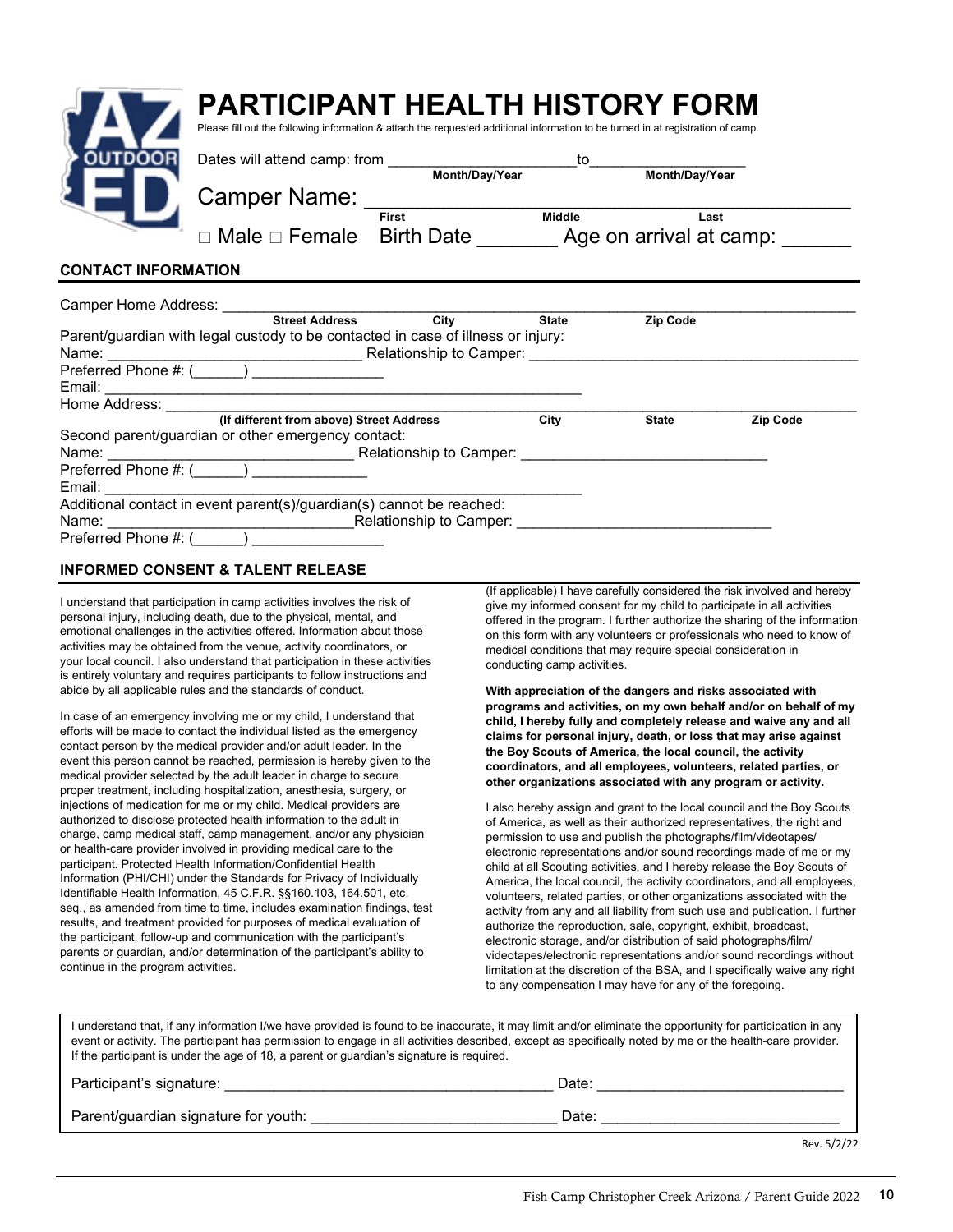#### **MEDICAL INFORMATION**

#### **Allergies:**

Are you allergic to or do you have any adverse reactions to the following?

| <b>Yes</b> | <b>No</b> | <b>Allergies/Reactions</b> | <b>Explain</b> |  |
|------------|-----------|----------------------------|----------------|--|
|            |           | Medication                 |                |  |
|            |           | Food                       |                |  |
|            |           | Plants                     |                |  |
|            |           | Insect bites/Stings        |                |  |

**Medication:** This camper will not take any daily medications while attending camp.

 $\Box$  This camper will take the following daily medication(s) while at camp:

"Medication" is any substance a person takes to maintain and/or improve their health. This includes vitamins & natural remedies. *Please review camp instructions about required packaging/containers. Many states require original pharmacy containers with labels which show the camper's name and how the medication should be given. Provide enough of each medication to last the entire time the camper will be at camp.*

| Name of Medication Reason for Taking | When it is given    | <b>Amount/Dose</b> | How is it given? |
|--------------------------------------|---------------------|--------------------|------------------|
|                                      | $\bullet$ Breakfast |                    |                  |
|                                      | $\bullet$ Lunch     |                    |                  |
|                                      | $\bullet$ Dinner    |                    |                  |
|                                      | $\bullet$ Other:    |                    |                  |
|                                      | $\bullet$ Breakfast |                    |                  |
|                                      | $\bullet$ Lunch     |                    |                  |
|                                      | $\bullet$ Dinner    |                    |                  |
|                                      | Other:              |                    |                  |
|                                      | $\bullet$ Breakfast |                    |                  |
|                                      | $\bullet$ Lunch     |                    |                  |
|                                      | $\bullet$ Dinner    |                    |                  |
|                                      | Other:              |                    |                  |

(If additional lines are necessary, please attach on a separate sheet.)

The following non-prescription medications may be stocked in the camp Health Office and are used on an as needed basis to manage illness and injury. *Cross out those the camper should not be given.*

- Acetaminophen (Tylenol)
- Phenylephrine decongestant (Sudafed PE)
- Antihistamine/allergy medicine
- Diphenhydramine antihistamine/allergy medicine (Benadryl)
- Sore throat spray
- Lice shampoo or cream (Nix or Elimite)
- Calamine lotion
- Laxatives for constipation (Ex-Lax)
- Ibuprofen (Advil, Motrin)
- Pseudoephedrine decongestant (Sudafed)
- Guaifenesin cough syrup (Robitussin)
- Dextromethorphan cough syrup (Robitussin DM)
- Generic cough drops
- Antibiotic cream
- Aloe
- Bismuth subsalicylate for diarrhea (Kaopectate, Pepto-Bismol)



Bring enough medications in sufficient quantities and in the original containers. Make sure that they are **NOT** expired, including inhalers and EpiPens. You **SHOULD NOT STOP** taking any maintenance medication unless instructed to do so by your doctor.

Non-prescription medication administration is approved for youth by

Parent/Guardian: \_\_\_\_\_\_\_\_\_\_\_\_\_\_\_\_\_\_\_\_\_\_\_\_\_\_\_\_\_\_\_\_\_\_\_\_\_\_\_\_\_\_ Date: \_\_\_\_\_\_\_\_\_\_\_\_\_\_\_\_\_\_\_\_\_\_\_\_\_



Rev. 5/2/22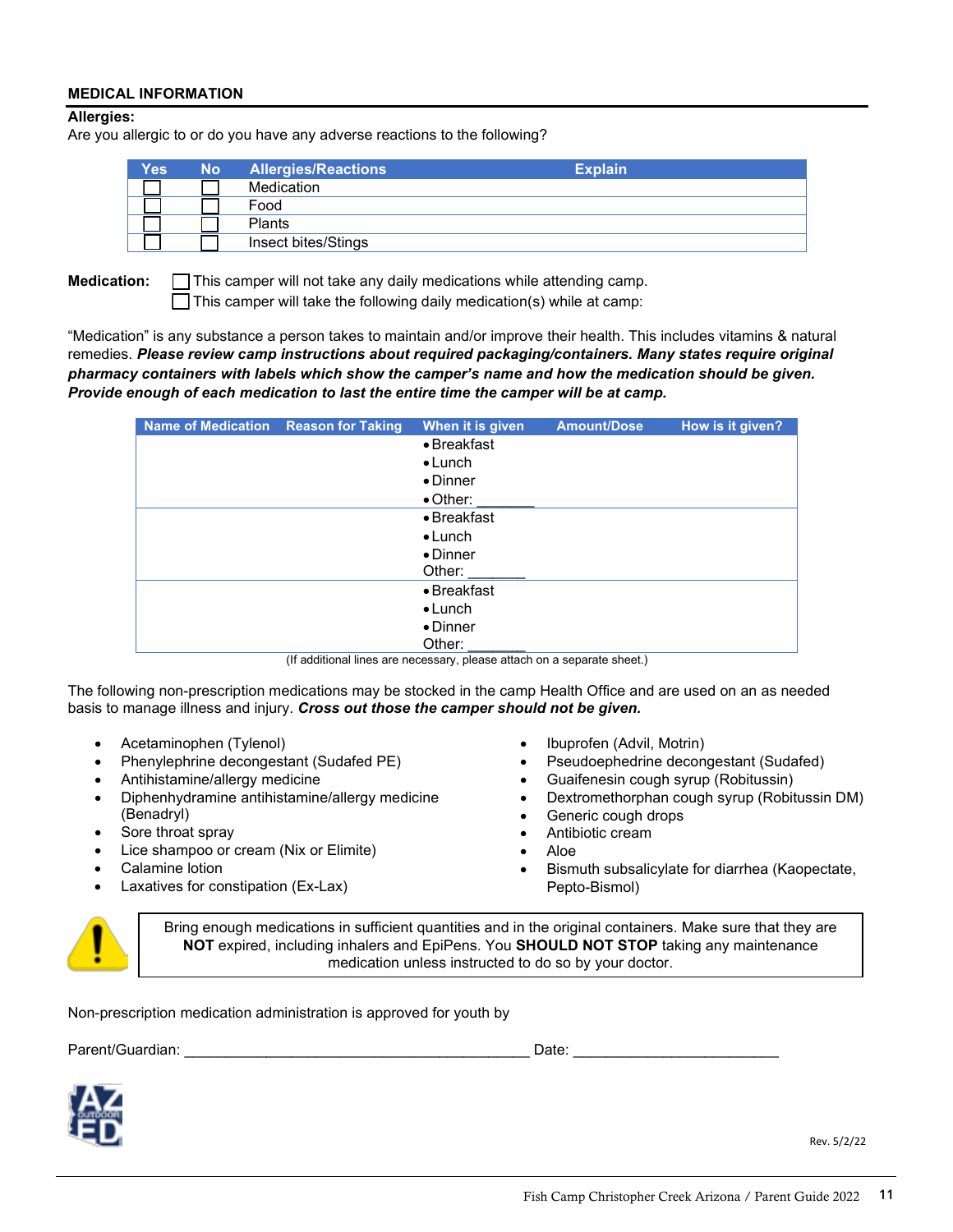#### **Immunization:**

The following immunizations are recommended. Tetanus immunization is required and must have been received within the last 10 years. If you had the disease, check the disease column, and list the date. If immunized, check yes and provide the year received.

| <b>Yes</b> | <b>No</b> | <b>Had Disease (Date)</b> | <b>Immunization</b>   | Date(s) |
|------------|-----------|---------------------------|-----------------------|---------|
|            |           |                           | COVID-19              |         |
|            |           |                           | Tetanus               |         |
|            |           |                           | <b>Pertussis</b>      |         |
|            |           |                           | Diphtheria            |         |
|            |           |                           | Measles/Mumps/Rubella |         |
|            |           |                           | Polio                 |         |
|            |           |                           | Chicken Pox           |         |
|            |           |                           | <b>Hepatitis A</b>    |         |
|            |           |                           | <b>Hepatitis B</b>    |         |
|            |           |                           | Meningitis            |         |
|            |           |                           | Influenza             |         |
|            |           |                           | Other (i.e. HIB)      |         |

**Please list any additional information about your camper's medical history that may aid us in providing care:**

**\_\_\_\_\_\_\_\_\_\_\_\_\_\_\_\_\_\_\_\_\_\_\_\_\_\_\_\_\_\_\_\_\_\_\_\_\_\_\_\_\_\_\_\_\_\_\_\_\_\_\_\_\_\_\_\_\_\_\_\_\_\_\_\_\_\_\_\_\_\_\_\_\_\_\_\_\_\_\_\_\_\_\_\_\_\_\_\_\_\_\_\_\_\_\_\_\_ \_\_\_\_\_\_\_\_\_\_\_\_\_\_\_\_\_\_\_\_\_\_\_\_\_\_\_\_\_\_\_\_\_\_\_\_\_\_\_\_\_\_\_\_\_\_\_\_\_\_\_\_\_\_\_\_\_\_\_\_\_\_\_\_\_\_\_\_\_\_\_\_\_\_\_\_\_\_\_\_\_\_\_\_\_\_\_\_\_\_\_\_\_\_\_\_\_ \_\_\_\_\_\_\_\_\_\_\_\_\_\_\_\_\_\_\_\_\_\_\_\_\_\_\_\_\_\_\_\_\_\_\_\_\_\_\_\_\_\_\_\_\_\_\_\_\_\_\_\_\_\_\_\_\_\_\_\_\_\_\_\_\_\_\_\_\_\_\_\_\_\_\_\_\_\_\_\_\_\_\_\_\_\_\_\_\_\_\_\_\_\_\_\_\_ \_\_\_\_\_\_\_\_\_\_\_\_\_\_\_\_\_\_\_\_\_\_\_\_\_\_\_\_\_\_\_\_\_\_\_\_\_\_\_\_\_\_\_\_\_\_\_\_\_\_\_\_\_\_\_\_\_\_\_\_\_\_\_\_\_\_\_\_\_\_\_\_\_\_\_\_\_\_\_\_\_\_\_\_\_\_\_\_\_\_\_\_\_\_\_\_\_ \_\_\_\_\_\_\_\_\_\_\_\_\_\_\_\_\_\_\_\_\_\_\_\_\_\_\_\_\_\_\_\_\_\_\_\_\_\_\_\_\_\_\_\_\_\_\_\_\_\_\_\_\_\_\_\_\_\_\_\_\_\_\_\_\_\_\_\_\_\_\_\_\_\_\_\_\_\_\_\_\_\_\_\_\_\_\_\_\_\_\_\_\_\_\_\_\_**

#### **Medical Insurance Information:**

| This camper is covered by family medical/hospital insurance $\square$ Yes $\square$ No |                                                                                                                   |  |  |  |
|----------------------------------------------------------------------------------------|-------------------------------------------------------------------------------------------------------------------|--|--|--|
|                                                                                        | Insurance Company<br>Policy Number                                                                                |  |  |  |
| Subscriber                                                                             | Insurance Company Phone Number ()                                                                                 |  |  |  |
|                                                                                        | Include a copy of your insurance card, if appropriate; copy both sides of the card so information is<br>readable. |  |  |  |

#### **Parent/Guardian Authorization for Health Care:**

The aforementioned health history is correct and accurately reflects the health status of the camper to whom it pertains. The person described has permission to participate in all camp activities, except as noted by myself, and/or an examining physician. I give permission to the medical professional selected by the camp to order x-rays, routine tests, and treatment related to the health of my child for both routine health care and in emergency situations. If I cannot be reached in an emergency, I give my permission to the medical professional to hospitalize, secure proper treatment for, and order injection, anesthesia, or surgery for this child. I understand that the information on this form will be shared on a "need to know" basis with camp staff. I give permission to photocopy this form. In addition, the camp has permission to obtain a copy of my child's health record from providers who treat my child, and these providers may talk with the program's staff about my child's health status.

| FOR CAMP USE ONLY: |       |
|--------------------|-------|
| REVIEWED BY:       | DATE: |
| APPORVED BY:       | DATE: |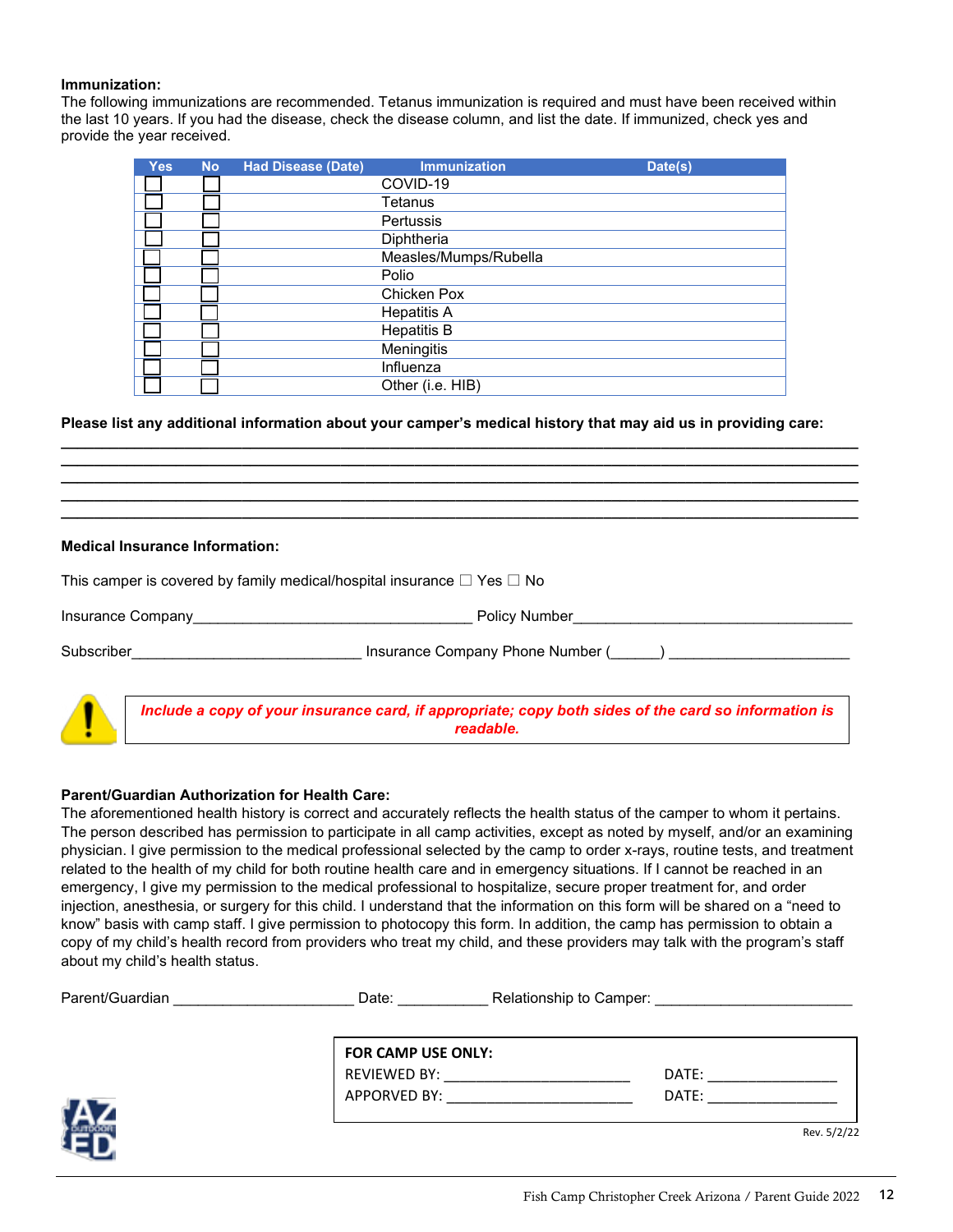# <span id="page-12-0"></span>**BSA Pre-Event Medical Screening Checklist**

This is a tool to help leaders identify potentially communicable diseases in advance of event participation. The intent of this checklist is to review with each participant their current health status both before departure and upon arrival at the event.\*

| Name: | Date/Event:      |
|-------|------------------|
| Unit. | <b>Campsite:</b> |

Do not participate if you have any of the following symptoms in the past 24 hours:

- ❏ Fever (100.4° F or greater)
- ❏ Vomiting
- ❏ Diarrhea
- ❏ New cough

Do not participate if you or anyone you live with has recently tested positive for COVID-19 or does not have test results back.

If you have a positive COVID-19 test, follow the CDC guidance for isolation and your personal health care provider's treatment recommendations.

Be responsible for your health and that of others. Isolate if you are sick. Do not attend any activity/meeting/event if you, anyone you live with or anyone you have recently been around feel unwell. Symptoms might include:

- ❏ Unexplained extreme fatigue
- ❏ Unexplained muscle aches
- ❏ New rash
- ❏ Sore throat
- ❏ Open sore

#### Participants who are symptomatic or ill should not attend or return to an activity until cleared by their health care provider.

\*Councils are encouraged to customize this checklist with the engagement of local health authorities and their Council Health Supervisor.





680-102 2022 Revision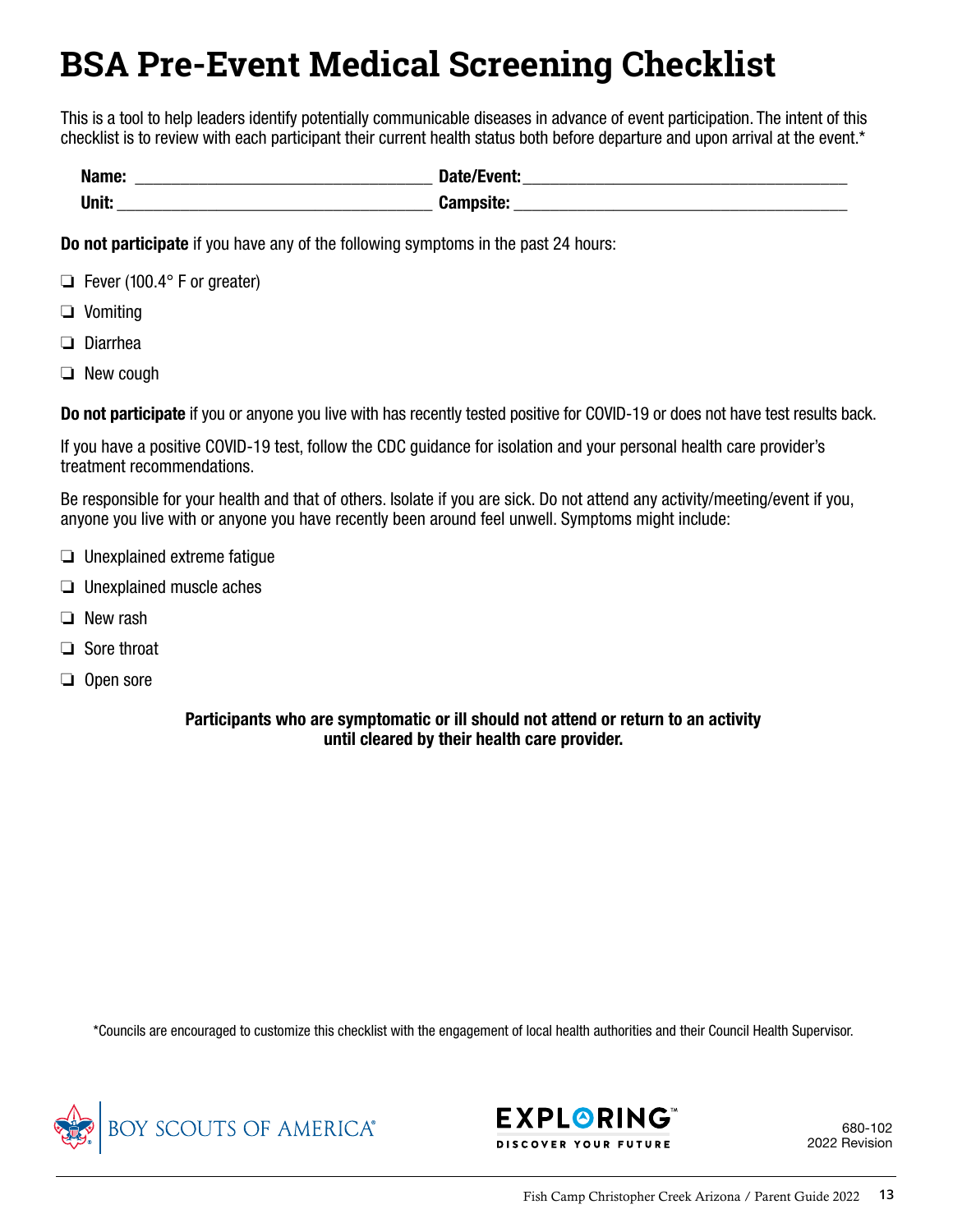<span id="page-13-0"></span>BOY SCOUTS

### **BSA Swim Test Certification**

**AMERICA** 

A BSA Lifeguard or Red Cross Lifeguard MUST administer this test. A copy of their certification card MUST accompany this form. Incomplete forms, or absence of proof of certification, will void the Swim Test.

#### Note to Lifeguard:

It is very important that you administer this test exactly as stated. Do not make exceptions for any reason. There are three classification levels in the BSA Swim Test. The first is SWIMMER, which will allow the scout to swim in all areas, boat in open areas of a lake, and participate in waterskiing and open sea activities. The second is BECHNNER, which will permit limited boating and swimming. The third is LEARNER, which will permit wading and boating only with qualified accompaniment in tafe watercraft.

#### **SWIMMERS** must demonstrate the following:

Jump feet first into water over the bead in depth, level off, and begin swimming. Swim 75 yards in a strong manner using one or more of the following strokes: sidestroke, breaststroke, trudgen, or crawl (no dog-paddle); then swim  $25$  yards using an easy, resting backstroke. The 100 yards nust be completed in one swim without stops and include at least one sharp turn. After completing the swim, rest by floating for one minute.

#### **HEGINNERS** must demonstrate the following:

Jump feet first into water over the bead in depth, level off, swim  $25$  feet on the surface, stop, turn sharply, resume swimming as before, and return to the starting place.

**LEARNERS** are those who cannot pass the test required of SWIMMERS or BEGINNERS.

## **CERTIFICATION**

I attest to the validity of the Swim Test administered by me on 20 . Αι coπινισε my certification is attached. I understand that classifying an unqualified scout as a Swimmer or Beginner could endanger the bealth and safety of the individual and others.

| Umit Number<br>Scout Name                                                     |                                           |
|-------------------------------------------------------------------------------|-------------------------------------------|
| <b>Pool Name and Location</b>                                                 |                                           |
| <b>BECHNNER</b><br><b>SWIMMER</b><br>Demonstrated Classification (circle one) | <b>LEARNER</b>                            |
| <b>BSA LIFEGUARD</b><br><b>RED CROSS LIFEGUARD</b><br>Circle One:             | Form invalid<br>without                   |
| Certification Expiration (20 19) 20                                           | attached COPY<br>of Certification<br>Card |
| <b>Signature</b>                                                              |                                           |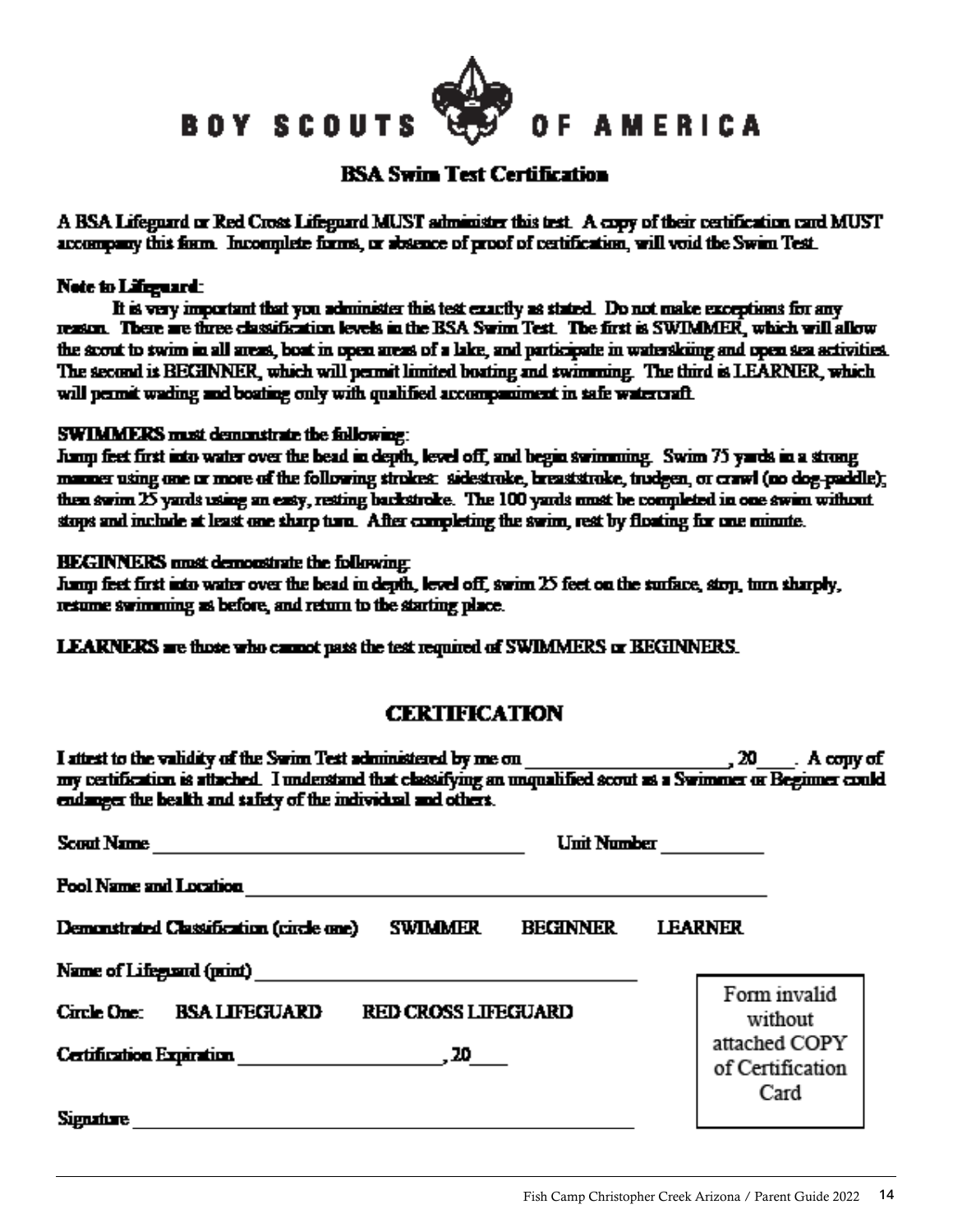

<span id="page-14-0"></span>Personal Injury Consent Form:

I, am at least eighteen years of age and have prepared myself to participate in the AZTU-BSA Fish Camp project of the Arizona Council of Trout Unlimited by familiarizing myself with the physical demands involved in participating in the project. I am in good physical condition and am capable of meeting those physical demands. I understand that projects like this one can involve the risk of death or serious physical injury and agree to assume that risk. I also agree to release and indemnify Trout Unlimited, its officers, trustees, directors, employees, and agents, from and against any and all claims, demands, and judgments arising from injuries or damages in connection with my participation in the project.

\_\_\_\_\_\_\_\_\_\_\_\_\_\_\_\_\_\_\_\_\_\_\_\_ (Signature)

Date:

Parental Consent Form:

I\_\_\_\_\_\_\_\_\_\_\_\_\_\_\_\_\_\_\_\_\_\_\_\_\_\_\_\_, am the parent/legal guardian of\_\_\_\_\_\_\_\_\_\_\_\_\_\_\_\_\_\_\_\_\_.

I hereby consent to his/her participation in the AZTU-BSA Fish Camp of the Arizona Council of Trout Unlimited. In determining whether to allow \_\_\_\_\_\_\_\_\_\_\_\_\_\_\_\_\_\_\_\_\_\_ to participate, I recognize that Trout Unlimited cannot be responsible for him/her in the event of injury while participating. I also realize that participation can involve the risk of serious physical injury or death and agree, on his/her behalf, to assume those risks.

I agree to release and indemnify Trout Unlimited, its officers, trustees, directors, employees, and agents, from and against any and all claims, demands, and judgments arising from injuries or damages in connection with his/her participation.

\_\_\_\_\_\_\_\_\_\_\_\_\_\_\_\_\_\_\_\_\_\_\_\_\_\_\_\_\_\_(Signature of parent or legal guardian)

Date:

Page 1 of 1/ Trout Unlimited Personal Injury Consent Form / Trout Unlimited Parental Consent Form: